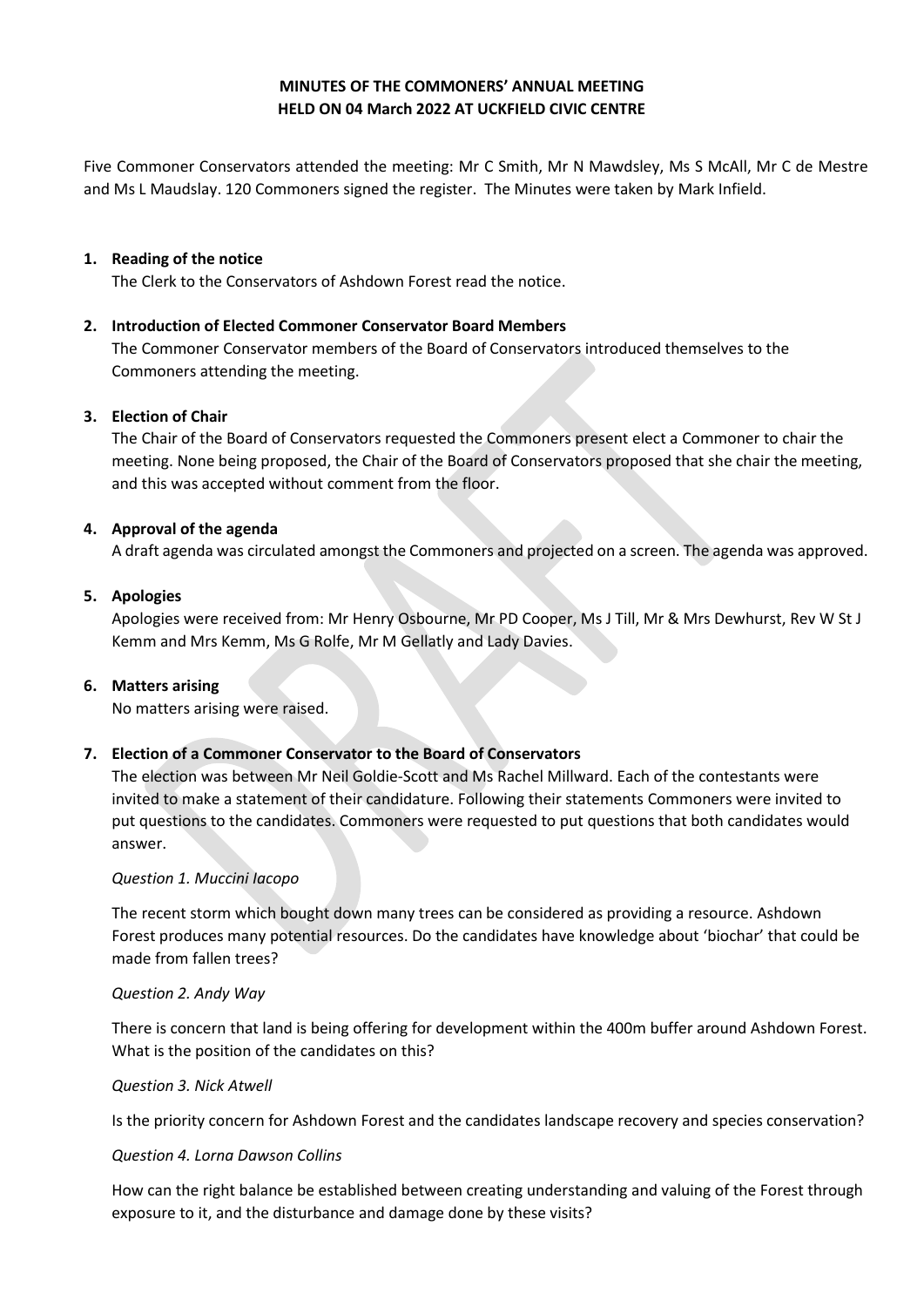### *Question 5. Flora Pethybridge*

How do the candidates respond to the suggestion that land owned by one of them within the 400m planning exclusion zone for new residential properties around Ashdown Forest has been offered for development?

# **8. Presentation by Mr James Adler, CEO, Ashdown ForesT**

While votes were cast and the ballets counted, Mr James Adler gave a presentation about the history, ecology and management of Ashdown Forest.

## **9. Voting and result of the election**

34 votes were cast for Mr Goldie-Scott. 32 votes were cast for Ms Millward. Mr Goldie-Scott was duly elected as a Commoner Conservator member of the Board of Conservators for five years.

## **10. Presentation of the finances of Ashdown Forest**

The Chair for the Finance Committee, Mr Chris de Mestre, gave a presentation on the finances of Ashdown Forest. He gave a brief overview of the 2021/22 income and expenditure, explaining the difference between the Core budget and CS budget,

## **11. Conservator update**

The Chair of the Board of Conservators, Ms Susan McAll, gave an update to the Commoners regarding the Board of Conservators and Ashdown Forest.

Liz Maudsley thanked both candidates for standing for election.

## **12. Question and Answer session**

A question-and-answer session was facilitated by the Chair of the Board of Conservators with questions answered by the CEO, James Adler, and Commoner Conservator members of the Board.

#### *Question 1. Ms Hazel Carter*

What actions are the Board of Conservators taking with regard to Wealden District Council, especially with regard to their responses to planning applications around Ashdown Forest and conservation issues more generally given that there is no Landscape Officer in place?

#### *Question 2. Ms Diana Harrison*

The presence of a large number of orienteers and associated cars was observed on the Forest, with runners crossing the area. What impacts do such events have on wildlife, what plans do we have for managing such events and what revenues do such events bring in?

How do you intend to police the parking of cars on verges, laybys and Forest tracks?

#### *Question 3. Elisia*

Buchan Country Park in West Sussex has free parking with requests for voluntary contributions from visitors. Has this arrangement been considered instead of introducing a parking payments scheme?

#### *Question 4. Muccini Iacopo*

Have you considered producing biochar from Forest trees?

#### *Question 5. Rod Thonger*

We have been expecting to receive appeals for funding from Ashdown Forest in response to the funding crisis but have not received anything. Can you consider appeals for developing special projects for improving the Forest? And would ESCC not then continue to cover any annual operating budget deficit?